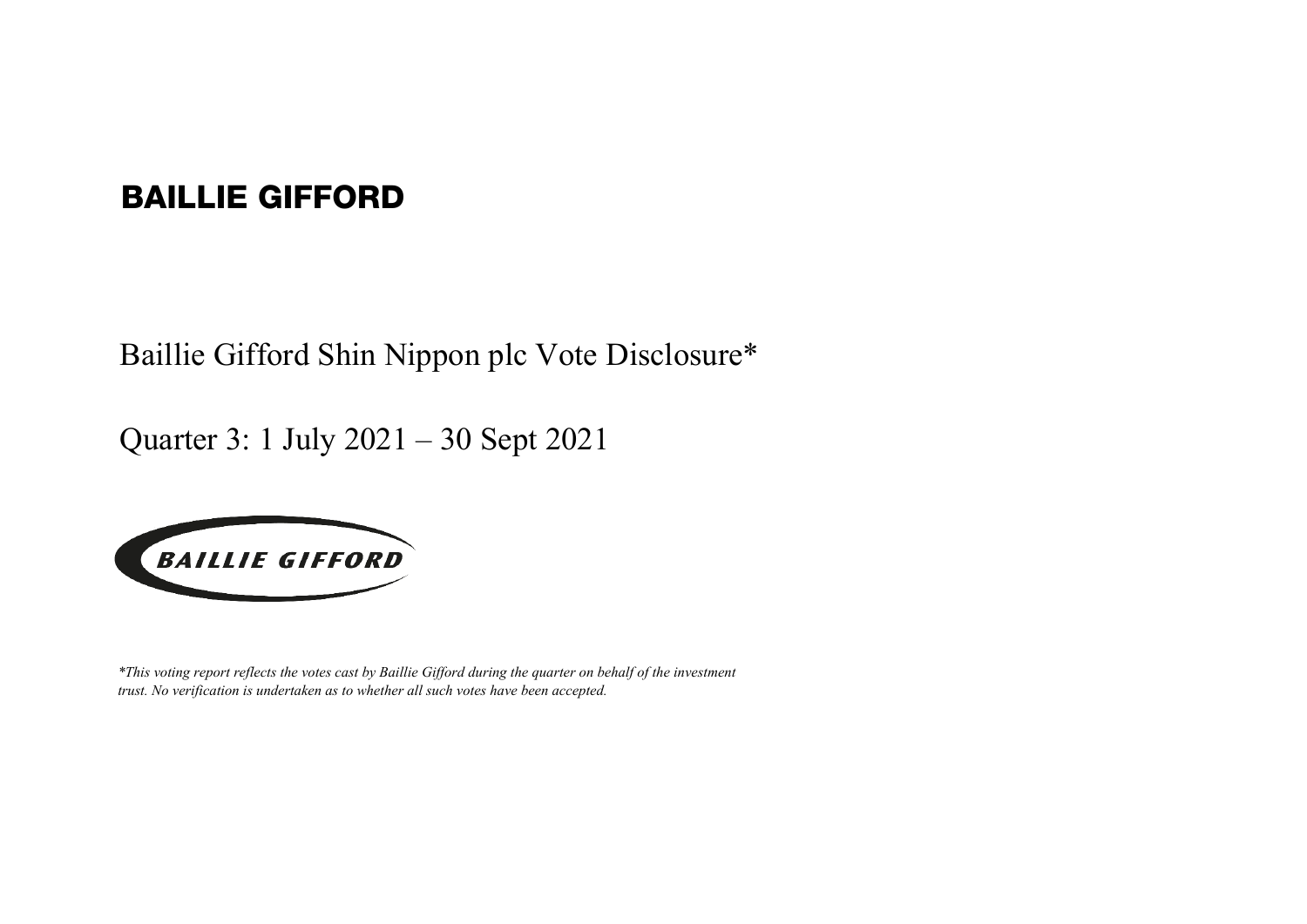## \*\* AGM = Annual General Meeting; EGM = Extraordinary General Meeting; SGM = Special General Meeting; CRT = Court Meeting; OTH = Other Meeting; CLS = Class Meeting

| Company                      | Meeting Type** Meeting Date Proposal |              |                  | <b>Proposal Text</b>           | Proposer   | Instruction | <b>Voting Reason</b>                                                                                                                    |
|------------------------------|--------------------------------------|--------------|------------------|--------------------------------|------------|-------------|-----------------------------------------------------------------------------------------------------------------------------------------|
|                              |                                      |              | <b>Number</b>    |                                |            |             |                                                                                                                                         |
| Asahi Intecc Co Ltd          | <b>AGM</b>                           | 29-Sep-21    | $\mathbf{1}$     | Allocation of Income           | Management | For         |                                                                                                                                         |
| Asahi Intecc Co Ltd          | <b>AGM</b>                           | 29-Sep-21    | 2.1              | Elect Director(s)              | Management | For         |                                                                                                                                         |
| Asahi Intecc Co Ltd          | <b>AGM</b>                           | $29-$ Sep-21 | 2.2              | Elect Director(s)              | Management | For         |                                                                                                                                         |
| Asahi Intecc Co Ltd          | <b>AGM</b>                           | 29-Sep-21    | 2.3              | Elect Director(s)              | Management | For         |                                                                                                                                         |
| Asahi Intecc Co Ltd          | <b>AGM</b>                           | 29-Sep-21    | 2.4              | Elect Director(s)              | Management | For         |                                                                                                                                         |
| Asahi Intecc Co Ltd          | <b>AGM</b>                           | 29-Sep-21    | 2.5              | Elect Director(s)              | Management | For         |                                                                                                                                         |
| Asahi Intecc Co Ltd          | <b>AGM</b>                           | 29-Sep-21    | 2.6              | Elect Director(s)              | Management | For         |                                                                                                                                         |
| Asahi Intecc Co Ltd          | <b>AGM</b>                           | 29-Sep-21    | 2.7              | Elect Director(s)              | Management | For         |                                                                                                                                         |
| Asahi Intecc Co Ltd          | <b>AGM</b>                           | $29-$ Sep-21 | 2.8              | Elect Director(s)              | Management | For         |                                                                                                                                         |
| Asahi Intecc Co Ltd          | <b>AGM</b>                           | 29-Sep-21    | 2.9              | Elect Director(s)              | Management | For         |                                                                                                                                         |
| Asahi Intecc Co Ltd          | <b>AGM</b>                           | 29-Sep-21    | 2.1              | Elect Director(s)              | Management | For         |                                                                                                                                         |
| Brainpad                     | <b>AGM</b>                           | 29-Sep-21    | $\mathbf{1}$     | Articles of Association        | Management | For         |                                                                                                                                         |
| <b>Brainpad</b>              | <b>AGM</b>                           | 29-Sep-21    | 2.1              | Elect Director(s)              | Management | For         |                                                                                                                                         |
| <b>Brainpad</b>              | <b>AGM</b>                           | 29-Sep-21    | $\overline{2.2}$ | Elect Director(s)              | Management | For         |                                                                                                                                         |
| Brainpad                     | <b>AGM</b>                           | 29-Sep-21    | 2.3              | Elect Director(s)              | Management | For         |                                                                                                                                         |
| <b>Brainpad</b>              | <b>AGM</b>                           | 29-Sep-21    | 2.4              | Elect Director(s)              | Management | For         |                                                                                                                                         |
| Brainpad                     | <b>AGM</b>                           | 29-Sep-21    | 2.5              | Elect Director(s)              | Management | For         |                                                                                                                                         |
| Brainpad                     | <b>AGM</b>                           | 29-Sep-21    | 2.6              | Elect Director(s)              | Management | For         |                                                                                                                                         |
| Brainpad                     | <b>AGM</b>                           | 29-Sep-21    | 3.1              | Elect Director(s)              | Management | For         |                                                                                                                                         |
| Brainpad                     | <b>AGM</b>                           | 29-Sep-21    | 3.2              | Elect Director(s)              | Management | For         |                                                                                                                                         |
| Brainpad                     | <b>AGM</b>                           | 29-Sep-21    | 3.3              | Elect Director(s)              | Management | For         |                                                                                                                                         |
| Brainpad                     | <b>AGM</b>                           | 29-Sep-21    | $\overline{4}$   | <b>Elect Statutory Auditor</b> | Management | For         |                                                                                                                                         |
| Brainpad                     | <b>AGM</b>                           | 29-Sep-21    | 5                | Remuneration - Other           | Management | For         |                                                                                                                                         |
| Brainpad                     | <b>AGM</b>                           | 29-Sep-21    | 6                | Remuneration - Other           | Management | For         |                                                                                                                                         |
| <b>Brainpad</b>              | <b>AGM</b>                           | 29-Sep-21    | $\overline{7}$   | <b>Incentive Plan</b>          | Management | For         |                                                                                                                                         |
| <b>Cosmos Pharmaceutical</b> | <b>AGM</b>                           | 24-Aug-21    | $\mathbf{1}$     | Allocation of Income           | Management | Abstain     | We abstained on the low dividend payment<br>as we believe the company's capital<br>strategy is not in the interests of<br>shareholders. |
| <b>Cosmos Pharmaceutical</b> | <b>AGM</b>                           | 24-Aug-21    | 2.1              | Elect Director(s)              | Management | For         |                                                                                                                                         |
| <b>Cosmos Pharmaceutical</b> | <b>AGM</b>                           | 24-Aug-21    | 2.2              | Elect Director(s)              | Management | For         |                                                                                                                                         |
| <b>Cosmos Pharmaceutical</b> | <b>AGM</b>                           | 24-Aug-21    | 2.3              | Elect Director(s)              | Management | For         |                                                                                                                                         |
| <b>Cosmos Pharmaceutical</b> | <b>AGM</b>                           | 24-Aug-21    | 3.1              | Elect Director(s)              | Management | For         |                                                                                                                                         |
| <b>Cosmos Pharmaceutical</b> | <b>AGM</b>                           | 24-Aug-21    | 3.2              | Elect Director(s)              | Management | For         |                                                                                                                                         |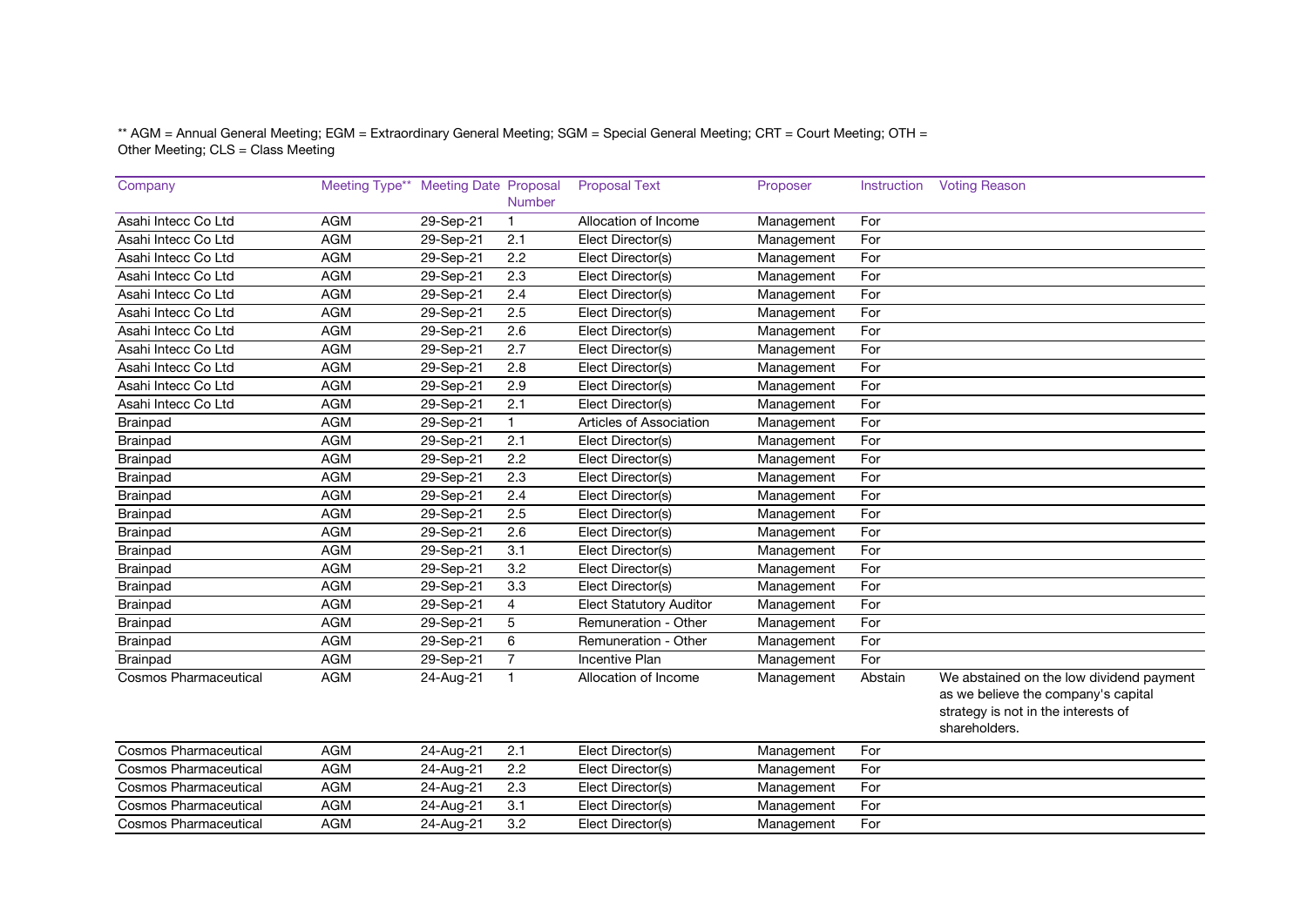| <b>Cosmos Pharmaceutical</b> | <b>AGM</b> | 24-Aug-21   | 3.3              | Elect Director(s)                     | Management | For |
|------------------------------|------------|-------------|------------------|---------------------------------------|------------|-----|
| <b>Cosmos Pharmaceutical</b> | <b>AGM</b> | 24-Aug-21   | $\overline{4}$   | Elect Director(s)                     | Management | For |
| Gumi Inc                     | <b>AGM</b> | 28-Jul-21   | $\mathbf{1}$     | Allocation of Income                  | Management | For |
| Gumi Inc                     | <b>AGM</b> | 28-Jul-21   | 2.1              | Elect Director(s)                     | Management | For |
| Gumi Inc                     | <b>AGM</b> | 28-Jul-21   | 2.2              | Elect Director(s)                     | Management | For |
| Gumi Inc                     | <b>AGM</b> | 28-Jul-21   | 3                | Remuneration - Other                  | Management | For |
| Inter Action Corporation     | <b>AGM</b> | 25-Aug-21   | $\mathbf{1}$     | Allocation of Income                  | Management | For |
| Inter Action Corporation     | <b>AGM</b> | 25-Aug-21   | 2.1              | Elect Director(s)                     | Management | For |
| Inter Action Corporation     | <b>AGM</b> | 25-Aug-21   | $\overline{2.2}$ | Elect Director(s)                     | Management | For |
| Inter Action Corporation     | <b>AGM</b> | 25-Aug-21   | 2.3              | Elect Director(s)                     | Management | For |
| Inter Action Corporation     | <b>AGM</b> | 25-Aug-21   | 2.4              | Elect Director(s)                     | Management | For |
| Inter Action Corporation     | <b>AGM</b> | 25-Aug-21   | 2.5              | Elect Director(s)                     | Management | For |
| Inter Action Corporation     | <b>AGM</b> | 25-Aug-21   | $\overline{2.6}$ | Elect Director(s)                     | Management | For |
| Istyle                       | <b>AGM</b> | $28-Sep-21$ | 1.1              | Elect Director(s)                     | Management | For |
| Istyle                       | <b>AGM</b> | 28-Sep-21   | 1.2              | Elect Director(s)                     | Management | For |
| Istyle                       | <b>AGM</b> | 28-Sep-21   | 1.3              | Elect Director(s)                     | Management | For |
| Istyle                       | <b>AGM</b> | 28-Sep-21   | 1.4              | Elect Director(s)                     | Management | For |
| Istyle                       | <b>AGM</b> | 28-Sep-21   | 1.5              | Elect Director(s)                     | Management | For |
| Moneytree K.K. Class B Pref. | <b>EGM</b> | 27-Aug-21   | $\mathbf{1}$     | Amendment of Share Capital Management |            | For |
| Moneytree K.K. Class B Pref. | EGM        | 27-Aug-21   | $\overline{c}$   | Amendment of Share Capital Management |            | For |
| Sho-Bond Holdings Ltd        | <b>AGM</b> | 28-Sep-21   | $\mathbf{1}$     | Allocation of Income                  | Management | For |
| Sho-Bond Holdings Ltd        | <b>AGM</b> | 28-Sep-21   | $\overline{2.1}$ | Elect Director(s)                     | Management | For |
| Sho-Bond Holdings Ltd        | <b>AGM</b> | 28-Sep-21   | $\overline{2.2}$ | Elect Director(s)                     | Management | For |
| Sho-Bond Holdings Ltd        | <b>AGM</b> | 28-Sep-21   | 2.3              | Elect Director(s)                     | Management | For |
| Sho-Bond Holdings Ltd        | <b>AGM</b> | 28-Sep-21   | 2.4              | Elect Director(s)                     | Management | For |
| Sho-Bond Holdings Ltd        | <b>AGM</b> | 28-Sep-21   | $\overline{2.5}$ | Elect Director(s)                     | Management | For |
| Sho-Bond Holdings Ltd        | <b>AGM</b> | 28-Sep-21   | 3.1              | Elect Director(s)                     | Management | For |
| Sho-Bond Holdings Ltd        | <b>AGM</b> | 28-Sep-21   | 3.2              | Elect Director(s)                     | Management | For |
| Sho-Bond Holdings Ltd        | <b>AGM</b> | 28-Sep-21   | 3.3              | Elect Director(s)                     | Management | For |
| Sho-Bond Holdings Ltd        | <b>AGM</b> | 28-Sep-21   | $\overline{4}$   | Elect Director(s)                     | Management | For |
| <b>Technopro Holdings</b>    | <b>AGM</b> | 29-Sep-21   | $\mathbf{1}$     | Allocation of Income                  | Management | For |
| <b>Technopro Holdings</b>    | <b>AGM</b> | 29-Sep-21   | $\overline{c}$   | Articles of Association               | Management | For |
| <b>Technopro Holdings</b>    | <b>AGM</b> | 29-Sep-21   | $\overline{3.1}$ | Elect Director(s)                     | Management | For |
| <b>Technopro Holdings</b>    | <b>AGM</b> | 29-Sep-21   | 3.2              | Elect Director(s)                     | Management | For |
| <b>Technopro Holdings</b>    | <b>AGM</b> | 29-Sep-21   | 3.3              | Elect Director(s)                     | Management | For |
| <b>Technopro Holdings</b>    | <b>AGM</b> | 29-Sep-21   | 3.4              | Elect Director(s)                     | Management | For |
| <b>Technopro Holdings</b>    | <b>AGM</b> | 29-Sep-21   | $\overline{3.5}$ | Elect Director(s)                     | Management | For |
| Technopro Holdings           | <b>AGM</b> | 29-Sep-21   | 3.6              | Elect Director(s)                     | Management | For |
| <b>Technopro Holdings</b>    | <b>AGM</b> | 29-Sep-21   | $\overline{3.7}$ | Elect Director(s)                     | Management | For |
| <b>Technopro Holdings</b>    | <b>AGM</b> | 29-Sep-21   | $\overline{3.8}$ | Elect Director(s)                     | Management | For |